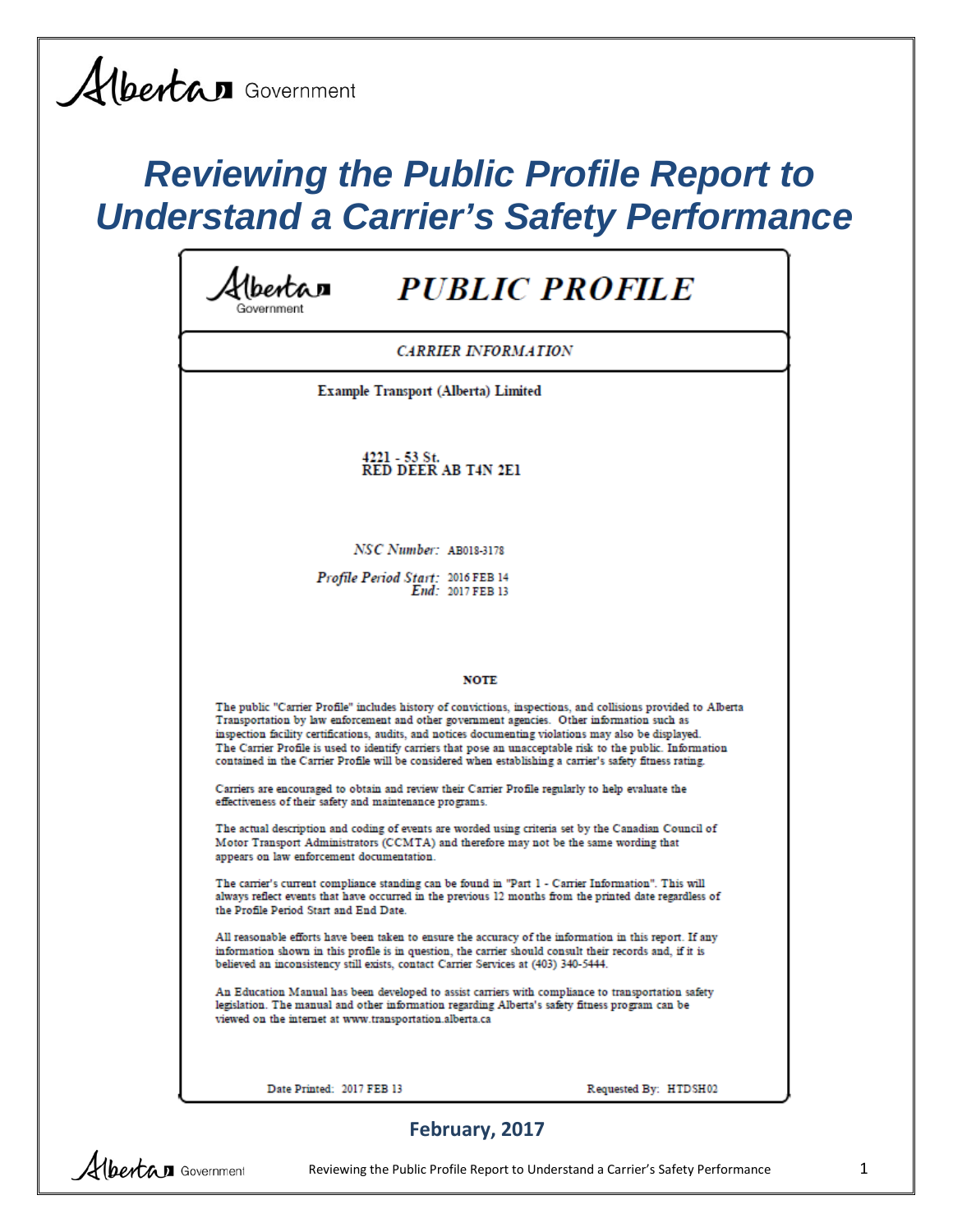# TABLE OF CONTENTS

<span id="page-1-0"></span>

Albertan Government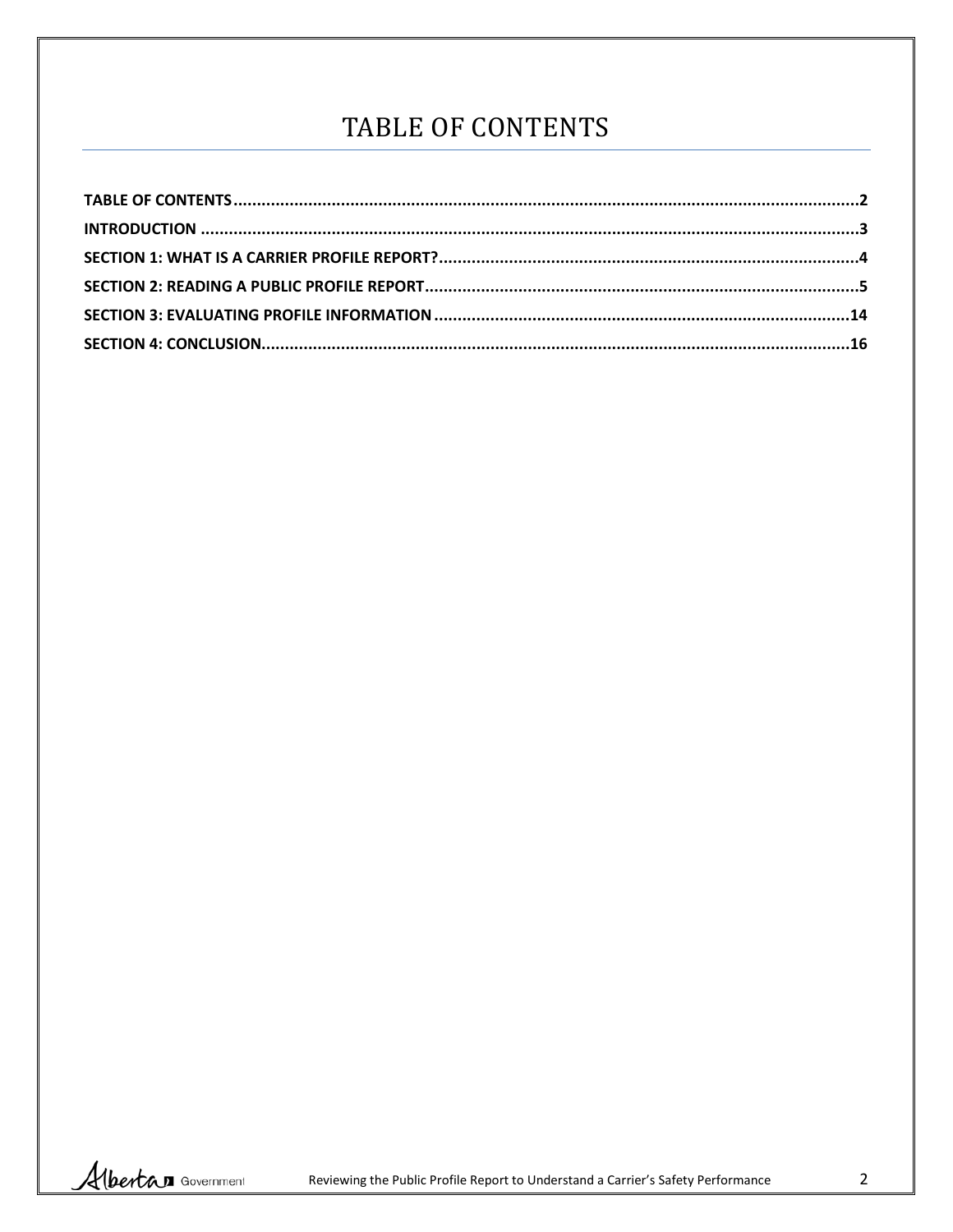### INTRODUCTION

<span id="page-2-0"></span>

The National Safety Code (NSC) is a set of 16 minimum safety performance standards. These standards were designed to reduce the number and severity of collisions involving commercial vehicles.

NSC Standard 7 requires all Canadian jurisdictions to maintain a Carrier Profile on each of their NSC carriers. Each of these NSC carriers is also required to hold a Safety Fitness Certificate.

In Alberta, this includes carriers that operate:

- commercial vehicles registered for a weight of more than 4,500 kilograms that operate in multiple provinces, territories or states;
- commercial vehicles registered for a weight of 11,794 kilograms or more that operate solely within Alberta; and
- commercial passenger vehicles with a seating capacity originally designed for 11 persons or more, including the driver.

The Carrier Profile system was designed to identify higher risk carriers to provincial regulators and to assist carriers in internally monitoring their on-road safety performance. The Carrier Profile report itself is a report card of a carrier's safety performance and may be used to determine whether there are any gaps in carrier compliance to transportation safety regulations.

The Public Profile report can be a useful tool for shippers, insurance companies, and the public as it provides an overview of a carrier's safety performance. When engaging with a carrier for the first time (for the purposes of a contract or other reasons), these groups are encouraged to request a Public Profile report to gain a better understanding of the carrier's compliance to transportation safety regulations.

Hbertan Government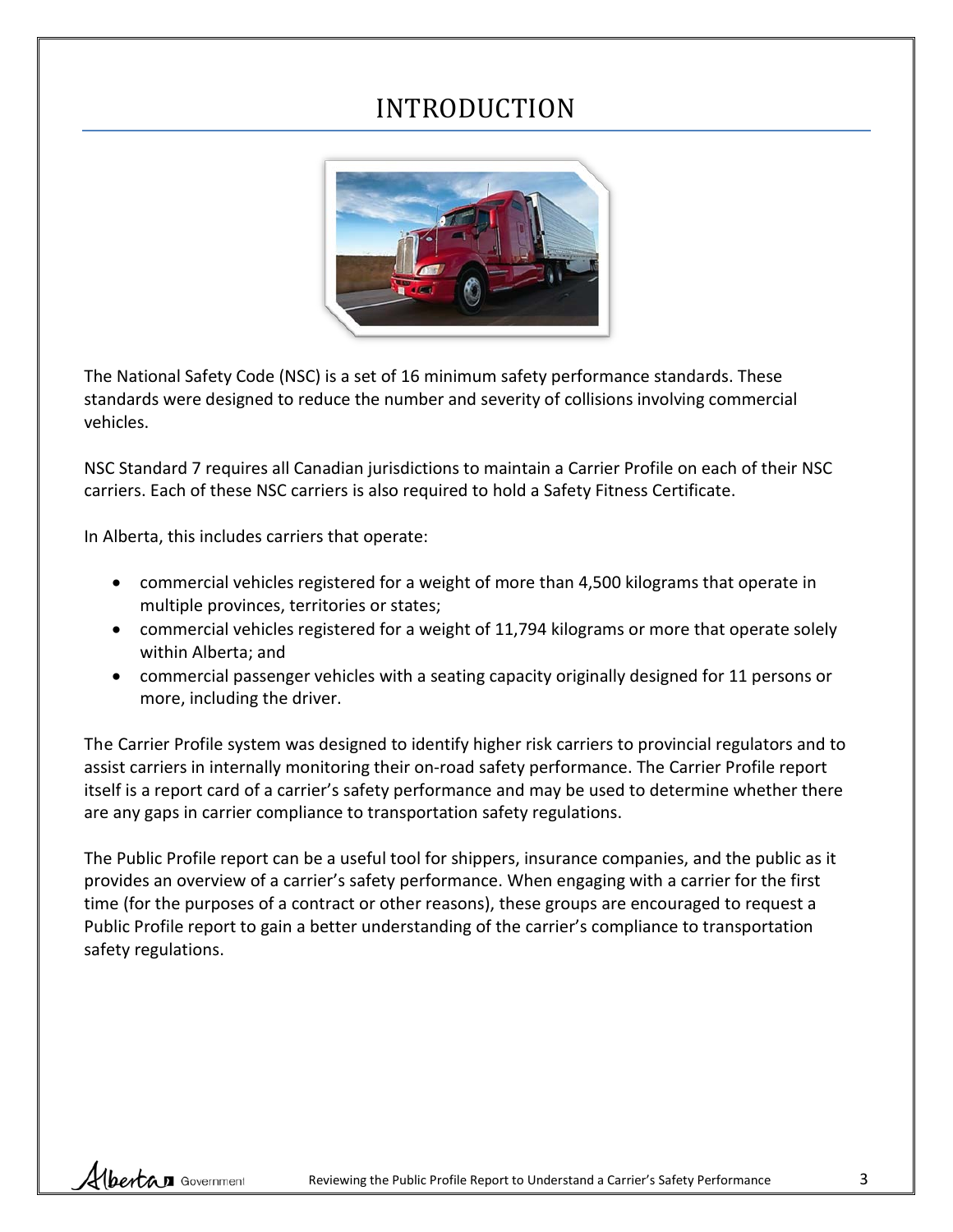# SECTION 1: WHAT IS A CARRIER PROFILE REPORT?

<span id="page-3-0"></span>The Alberta government monitors the on-road safety performance of carriers using Carrier Profile information. This information:

- Provides government administrators and the carrier with an overview of a carrier's record;
- Gives government administrators and the carrier the ability to review current and past carrier performance;
- Provides carriers with information that they may use to monitor the effectiveness of their safety and maintenance programs; and
- Provides shippers, insurance companies, other carriers and the public with a summary of a carrier's safety performance information.

Every carrier operating NSC vehicles registered in Alberta has a Carrier Profile. If a carrier also has NSC vehicles registered in another jurisdiction, then that jurisdiction will issue a separate Safety Fitness Certificate and maintain a Carrier Profile which identifies profile events for the NSC vehicles registered in that jurisdiction.

Alberta has two types of Profile reports: the Public Profile and the standard 12-month Carrier Profile. Carrier Profile reports may also be obtained for carriers that operate commercial vehicles that are not included in the NSC program.

#### **Carrier Profile Report**

A Carrier Profile report provides detailed information about a carrier's safety performance. This report can only be requested by the carrier, an authorized employee of the carrier, an authorized carrier representative (e.g. a consultant, an insurance company, etc. that has been authorized in writing), or enforcement personnel.

A standard Carrier Profile report includes 12 months of events involving NSC vehicles registered in the carrier's name and the persons driving those vehicles. While 12 months is the standard timeframe provided, a longer period of time can be requested. Events include a detailed history of convictions, CVSA inspections, reportable collisions, and violations.

#### **Public Profile Report**

A Public Profile report can provide shippers, insurance companies, other carriers and the public with an overview of a carrier's safety performance. This report provides a detailed summary of conviction, collision, violation, Commercial Vehicle Safety Alliance (CVSA) inspection and monitoring information, but **does not** include driver or personal information (e.g. personal information protected under the *Freedom of Information and Protection of Privacy Act (FOIP)).* The Public Profile report includes 12 months of information from the request date.

Anyone can request a Public Profile report online through Alberta Transportation Online Services at [https://www.trans.gov.ab.ca/TravisWebLogin/redirect.htm.](https://www.trans.gov.ab.ca/TravisWebLogin/redirect.htm)

Albertan Government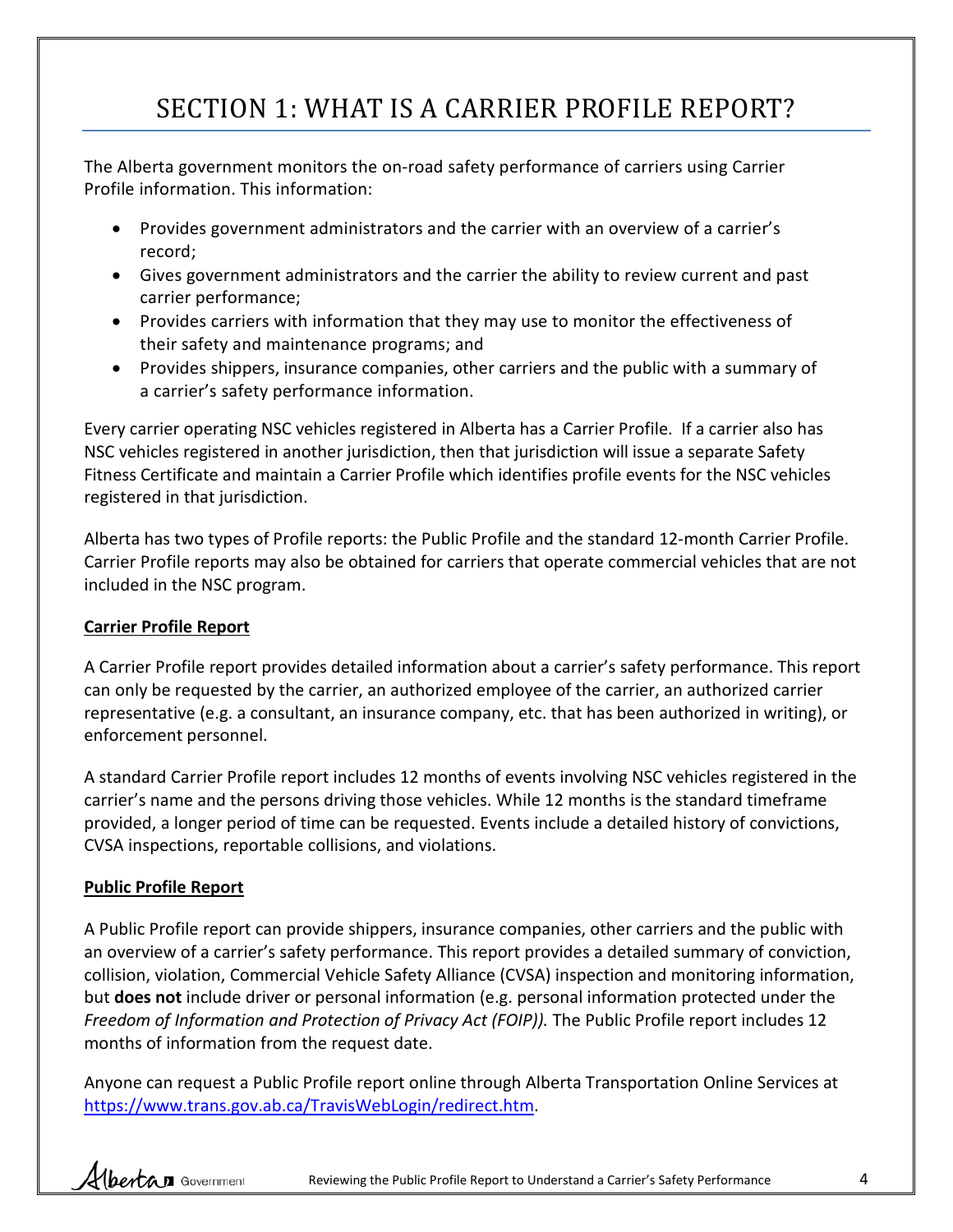# SECTION 2: READING A PUBLIC PROFILE REPORT

<span id="page-4-0"></span>The Public Profile report is divided into six parts as follows:

- **PART 1** Carrier Information
- **PART 2** Conviction Information
- **PART 3** CVSA Inspection Information
- **PART 4** Collision Information
- **PART 5** Violation Information
- **PART 6** Monitoring Information

A Public Profile report is generated for a 12 month period. The following is a description of each part of the Public Profile report.

### **Part 1 - Carrier Information**

Part 1 of the Public Profile report gives an overall snapshot of a company's current safety status. Part 1 always displays 12 months of data from the date the report was requested.

| SAFETY FITNESS CERTIFICATE                           |            |
|------------------------------------------------------|------------|
| <b>Safety Fitness Rating: Satisfactory Unaudited</b> |            |
| <b>Operating Status:</b>                             | Provincial |

In Alberta, there are 5 *Safety Fitness Ratings*: Excellent, Satisfactory, Satisfactory Unaudited, Conditional, and Unsatisfactory.

| <b>Excellent</b>                                                                                                                                                                                           | <b>Satisfactory</b>                                                                                                                                                                                                            | <b>Satisfactory</b><br><b>Unaudited</b>                                                                                                                                               | <b>Conditional</b>                                                                                                                                                                  | <b>Unsatisfactory</b>                                                                                                                                                                                                         |
|------------------------------------------------------------------------------------------------------------------------------------------------------------------------------------------------------------|--------------------------------------------------------------------------------------------------------------------------------------------------------------------------------------------------------------------------------|---------------------------------------------------------------------------------------------------------------------------------------------------------------------------------------|-------------------------------------------------------------------------------------------------------------------------------------------------------------------------------------|-------------------------------------------------------------------------------------------------------------------------------------------------------------------------------------------------------------------------------|
| • Carrier has<br>passed an NSC<br>audit;<br>• Carrier<br>consistently<br>demonstrates<br>superior safety<br>performance;<br>• Carrier is a<br>member of the<br>Partners in<br>Compliance (PIC)<br>program. | • Carrier has<br>passed an NSC<br>audit;<br>• Carrier has not<br>been identified<br>on Alberta<br>Transportation's<br>monitoring list in<br>the past 12<br>months;<br>• Carrier has no<br>outstanding<br>compliance<br>issues. | • This rating is<br>generally<br>assigned to all<br>new carriers<br>where no existing<br>compliance issues<br>are known;<br>• Carrier has not<br>had an NSC<br><b>Facility Audit.</b> | • Carrier has an<br>unacceptable<br>safety record and<br>must improve<br>their safety<br>performance;<br>• Carrier must<br>meet any<br>conditions set<br>forth by the<br>Registrar. | • Carrier's<br>performance has<br>demonstrated an<br>unacceptable risk<br>to the public;<br>• Carrier may no<br>longer register or<br>operate a<br>commercial<br>vehicle registered<br>under Alberta's<br><b>NSC Program.</b> |

Hbertan Government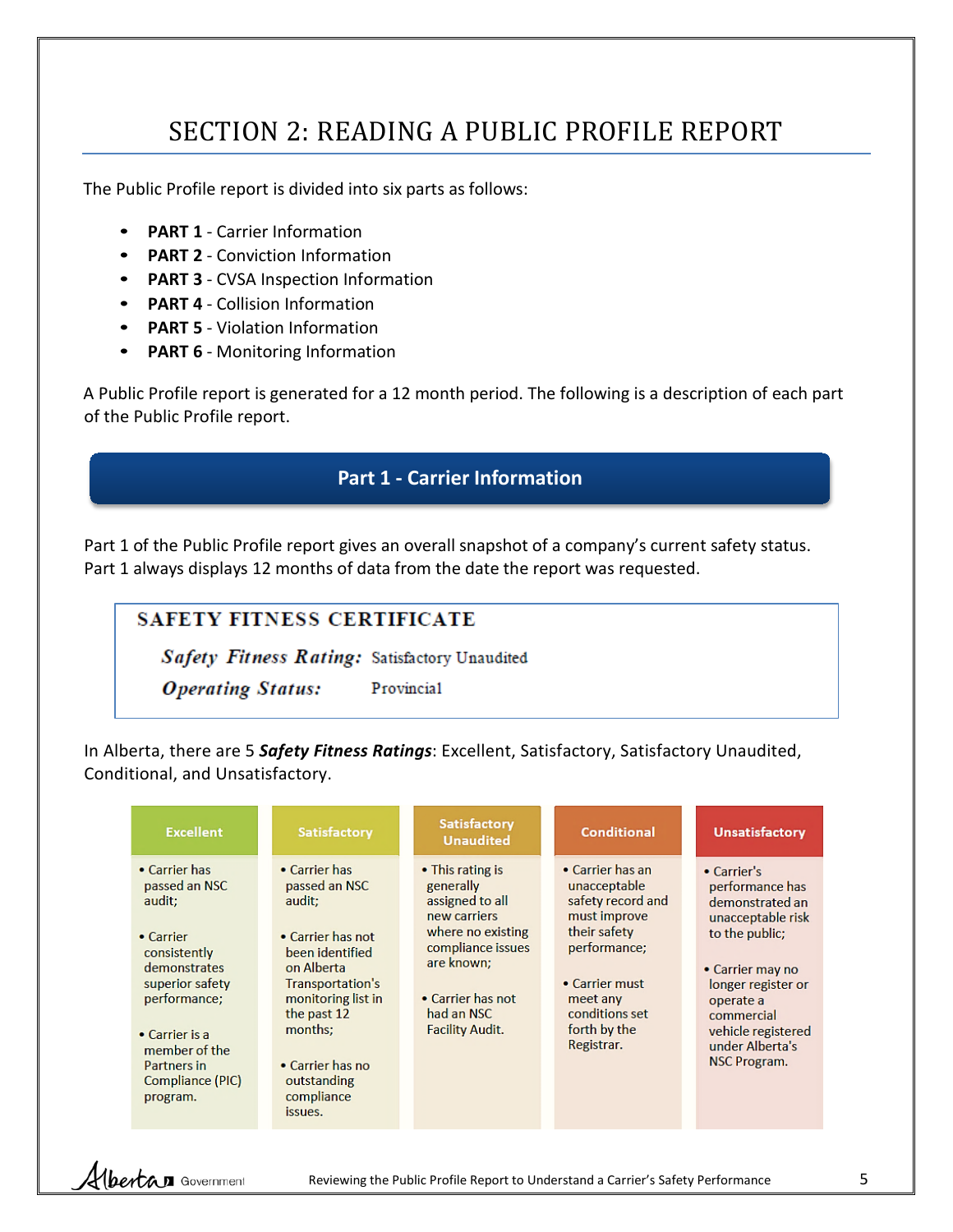The carrier's current *Operating Status* of "Provincial" or "Federal" is also displayed in Part 1. A carrier can only have one Operating Status that applies to all of the National Safety Code vehicles registered under the name on their Safety Fitness Certificate. Carriers with a "Federal" Operating Status can operate vehicles outside of Alberta. Carriers with a "Provincial" Operating Status can **only** operate their vehicles in Alberta. Carriers found operating with the wrong Operating Status may be charged with an offence and detained until the appropriate Operating Status has been obtained.

> RISK FACTOR (R-Factor - Carrier must strive for the lowest score) R-Factor Score: 4.581 Fleet Range: 3 Fleet Type: Truck

A carrier's *Risk Factor (R-Factor)* score is calculated over a 12 month period using the following information:

- Conviction points that were assigned to the carrier's Profile;
- Reportable collision points that were assigned to the carrier's Profile'
- The number of CVSA Out of Service, Required Attention, and Passed inspections on the Profile; and
- The average fleet size of the carrier (over a 24 month period).

**Note:** New carriers may not yet have 12 months' worth of data. Data will appear on the Profile report from the time they became a carrier.

NSC MONITORING PROGRAM ON: 2017 JAN 31

Carrier's Monitoring Stage (1 to 4, 4 being the highest risk): 4 Total number of carriers at the same stage or greater: ı.

NSC carriers in Alberta with Safety Fitness Certificates: 139

REFER TO PART 6 FOR MORE DETAILED MONITORING INFORMATION

The Government of Alberta monitors Alberta's NSC carriers using their history of convictions, CVSA inspection results and collisions. *Carrier's Monitoring Stage (1 to 4, 4 being the highest risk)* identifies whether the carrier is on the monitoring list. This section of Part 1 also compares the carrier to others with a similar fleet size and type.

Alberta's carrier monitoring program was designed to identify and intervene with the 5% of carriers who pose the greatest risk to the public. If a carrier's Risk Factor score is high enough to place them on a monitoring stage, then a number 1 - 4 will appear on the report (with 4 representing the highest risk). Although carriers at monitoring stage 4 represent the greatest risk to the public, any stage of monitoring is considered to be unacceptable.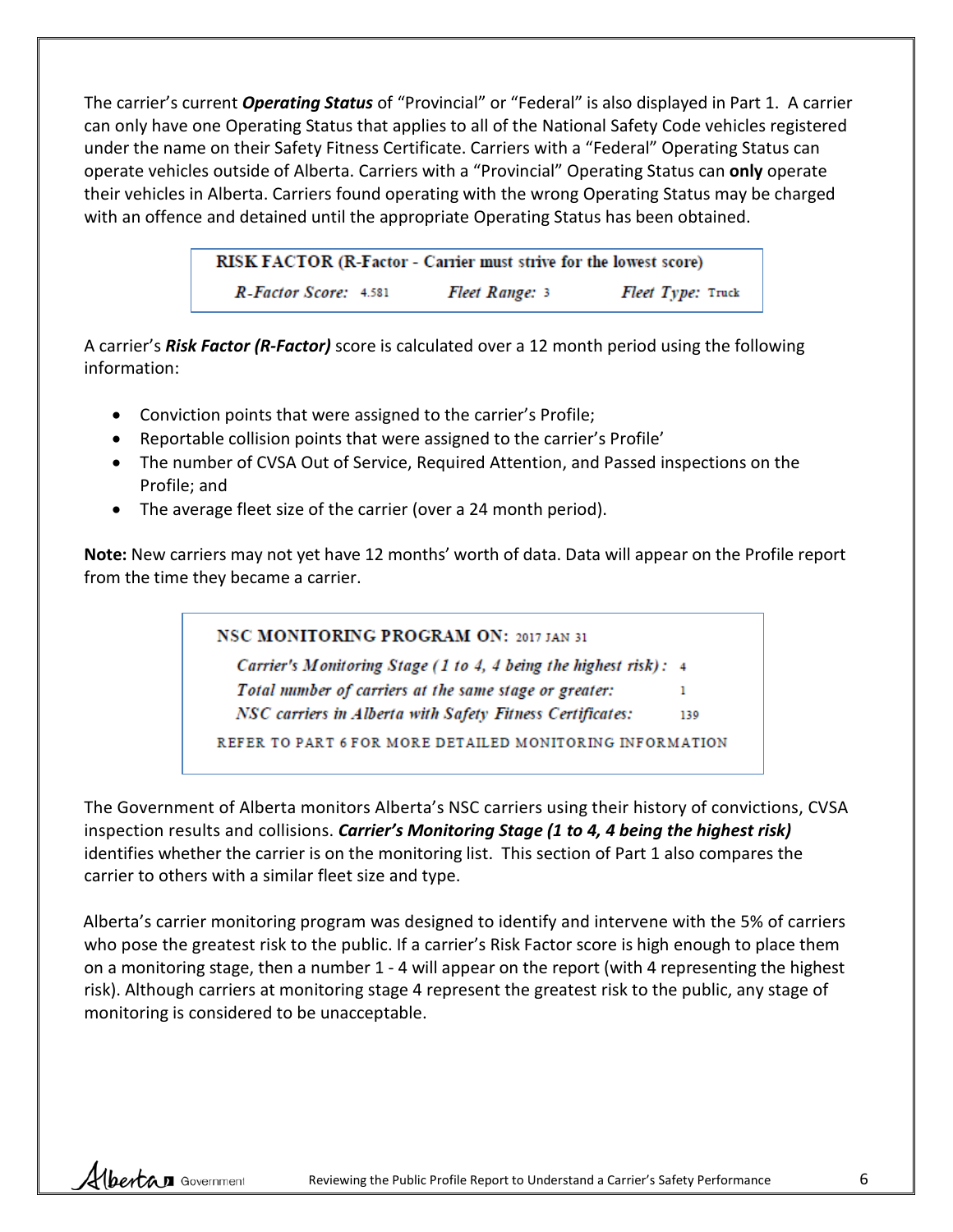#### **Part 2 - Conviction Information**

Part 2 of the Public Profile report shows violations that resulted in a conviction being registered in a Canadian court (e.g. Traffic Violation Tickets). Convictions are analyzed by offence type, occurrence date, time, vehicle plate number, the location of the offence, a generic offence description, and offence point value. Points ranging from 0 to 5 are assigned to a conviction depending on the severity of the offence with 5 points assigned to the most serious offence.

The **CONVICTION ANALYSIS** section of Part 2 provides a breakdown of the identified convictions into 15 categories and provides a percentage of the number of convictions included in each category.

|                               | <b>PART 2 - CONVICTION ANALYSIS</b> |                                                                                                                                                                                   |  |  |  |  |  |  |
|-------------------------------|-------------------------------------|-----------------------------------------------------------------------------------------------------------------------------------------------------------------------------------|--|--|--|--|--|--|
| NSC Number:                   | AB018-3178                          | Carrier Name: Example Transport (Alberta) Limited                                                                                                                                 |  |  |  |  |  |  |
| NUMBER OF<br>CONVICTIONS<br>ı | PERCENT<br>OF TOTAL<br>50.0%        | GROUP DESCRIPTION<br>Speeding                                                                                                                                                     |  |  |  |  |  |  |
|                               |                                     | Stop signs/Traffic lights<br>Driver Liabilities (Licence, Insurance, Seat Belts, etc.)<br>Driving (Passing, Disobey Signs, Signals, etc.)<br>Hours of Service<br>Trip Inspections |  |  |  |  |  |  |

The **CONVICTION SUMMARY** section of Part 2 provides more details about each conviction, including dates, type of conviction, and active points assigned to the Profile as a result of that conviction.

| ∽                 | PART 2 - CONVICTION SUMMARY  |            |                  |          |                                            |                      |  |  |
|-------------------|------------------------------|------------|------------------|----------|--------------------------------------------|----------------------|--|--|
|                   | NSC Number:<br>Carrier Name: | AB018-3178 |                  |          | <b>Example Transport (Alberta) Limited</b> |                      |  |  |
| DATE              | <b>DOCUMENT</b>              | JUR        | VEHICIAE         |          |                                            | <b>ACTIVE POINTS</b> |  |  |
| SEP<br>2016<br>01 | TVT 101010                   | AB<br>1.   | 123456<br>123456 | AВ<br>AВ | DANGEROUS GOODS VIOLATION                  | з                    |  |  |
| 2016<br>MAY<br>05 | TVT 999999                   | AВ<br>2.   | 123456<br>123456 | AB<br>AВ | DRIVE WITHOUT DUE CARE                     | з                    |  |  |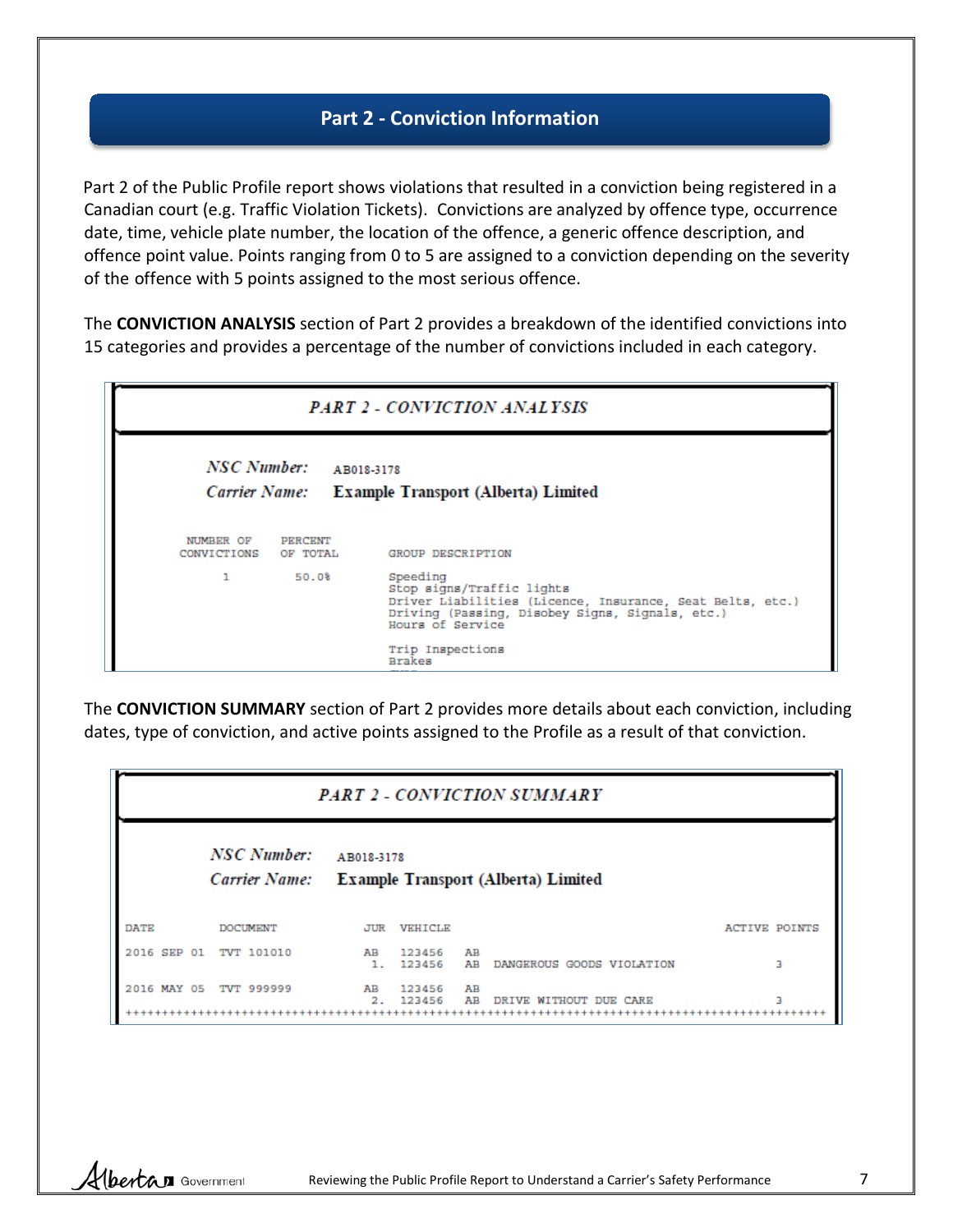### **Part 3 - CVSA Inspection Information**

About four million commercial vehicle inspections are conducted every year throughout North America to ensure trucks and buses are operating safely. Specially trained officers inspect vehicles based on inspection procedures and criteria created by the [Commercial Vehicle Safety Alliance \(CVSA\).](http://www.cvsa.org/home.php)

Part 3 provides information on inspections conducted under the CVSA inspection program in Canada and the United States. CVSA inspections remain on a Profile report for one year from the date the inspection occurred.

Each CVSA inspection conducted on a carrier's vehicle results in one of the following:

- **Pass** − no defect(s) found, CVSA decal issued;
- **Requires Attention** defect(s) found, none of which were "Out of Service" defects; or
- **Out of Service** − one or more "Out of Service" CVSA defect(s) identified.

"Out of Service" defects are violations that are an imminent hazard which, when discovered, render the driver, vehicle, and/or cargo "Out of Service" until the defects can be addressed.

**Note:** All defects are regulatory violations. Other regulatory defects that are not part of the CVSA program are listed in Part 5 of the Profile report.

The **CVSA INSPECTION ANALYSIS** section of Part 3 provides a breakdown of the identified CVSA defects into 19 categories, the number of "Out Of Service" and "Requires Attention" defects in each category, and a percentage of defects identified in each category.

#### **PART 3 - CVSA INSPECTION ANALYSIS**

|    | NSC Number:                                               | AB018-3178   | Carrier Name: Example Transport (Alberta) Limited                                                                                          |  |
|----|-----------------------------------------------------------|--------------|--------------------------------------------------------------------------------------------------------------------------------------------|--|
|    | NUMBER OF DEFECTS<br>OUT OF REQUIRES<br>SERVICE ATTENTION | TOTAL        | PERCENT<br>DEFECTS OF TOTAL DEFECT CATEGORY / DESCRIPTION                                                                                  |  |
|    | 1                                                         | $\mathbf{1}$ | 1 - Driver Credentials<br>2 - Hours Of Service<br>3 - Brake Adjustment<br>33.4% 4 - Brake Systems<br>5 - Coupling Devices                  |  |
| ı  |                                                           | ı            | 6 - Exhaust Systems<br>7 - Frames<br>8 - Fuel Systems<br>9 - Lighting Devices (Part II Section 8 OOSC only)<br>33.3% 10 - Cargo Securement |  |
| п. |                                                           |              | 11 - Steering Mechanisms<br>11 13 19 - Cuanonainne                                                                                         |  |

(bertan Government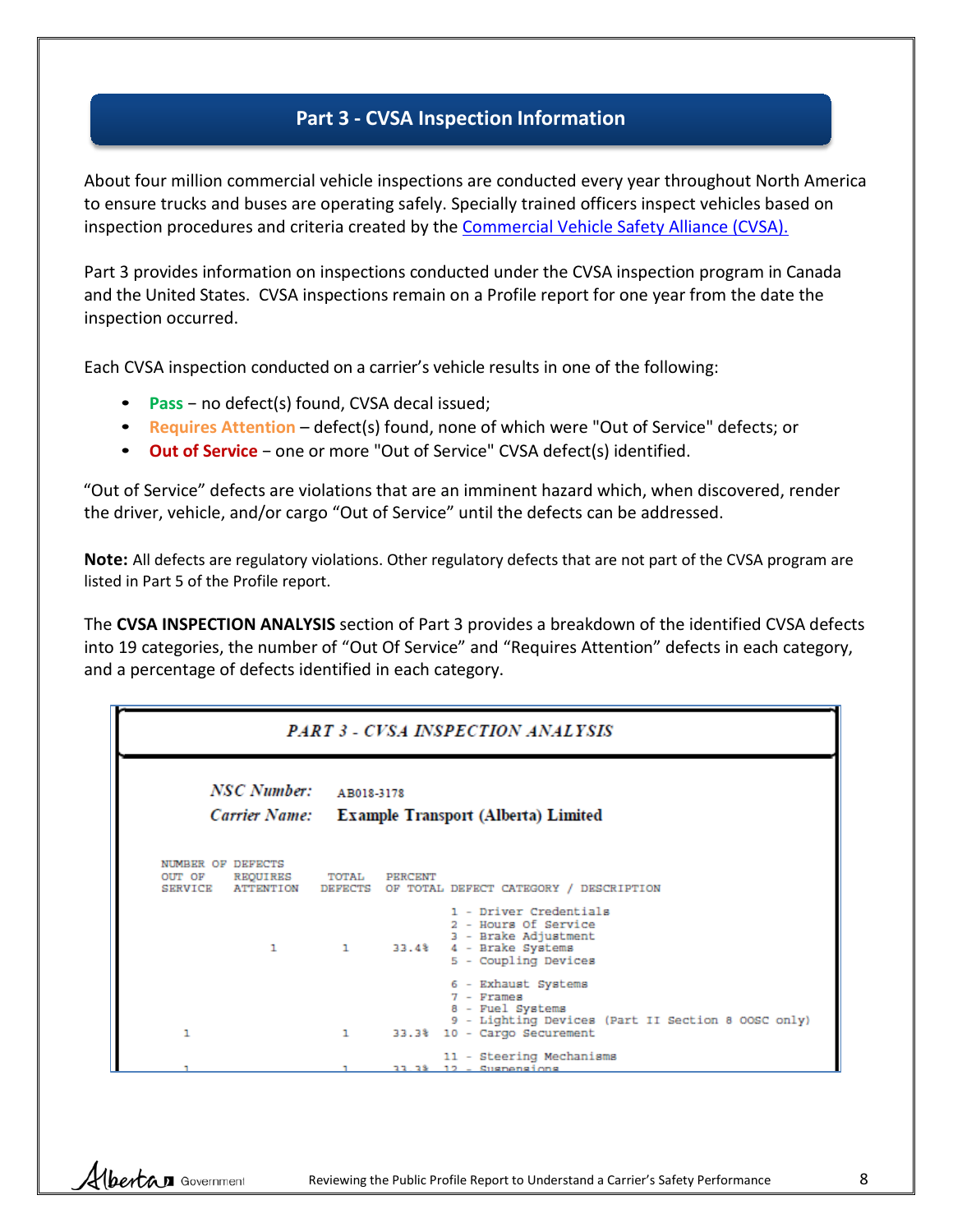The **CVSA INSPECTION SUMMARY** section of Part 3 lists each inspection by date and includes the vehicle inspected, level of inspection and the result (Passed, Requires Attention, or Out of Service).

| <b>PART 3 - CVSA INSPECTION SUMMARY</b> |                        |                                                                 |     |        |              |    |              |                    |
|-----------------------------------------|------------------------|-----------------------------------------------------------------|-----|--------|--------------|----|--------------|--------------------|
|                                         | NSC Number:            | AB018-3178<br>Carrier Name: Example Transport (Alberta) Limited |     |        |              |    |              |                    |
|                                         | <b>DATE</b>            | CVSA DOCUMENT                                                   | JUR | AGENCY | <b>PLATE</b> |    | LEVEL        | <b>RESULT</b>      |
|                                         | 2017 FEB 02            | CVR 987987                                                      | AВ  | GALE   | 123456       | AВ | $\mathbf{1}$ | Requires Attention |
| 2.                                      | 2017 JAN 01 CVR 123789 |                                                                 | AВ  | GALE   | 123456       | AB | $\mathbf{1}$ | Passed             |

### **Part 4 - Collision Information**

Part 4 includes a summary of the number and severity of reportable collisions the carrier has been involved with. Collision information is supplied by enforcement agencies across Canada and the United States. Each collision is assigned a point value based on the severity of the collision. Collision points remain on the Profile report for one year from the date the event occurred.

In Alberta, "reportable collisions" are those where the collision resulted in:

- 1. Property damage of \$2,000 or more (2 points) *(note that this dollar amount may differ in other jurisdictions);*
- 2. Personal injury (4 points); or
- 3. Fatality (6 points).

Part 4 includes the following collision information:

• Date of the collision;

Hbertan Government

- Vehicle plate number and jurisdiction;
- Whether the carrier requested to have the collision evaluated ("status" heading);
- If the collision was evaluated, whether it was found Preventable or Non-Preventable; and
- Collision severity and points (property damage, injury, fatality).

|             | <b>PART 4 - COLLISION SUMMARY</b>                                              |  |                  |  |                         |             |          |        |  |
|-------------|--------------------------------------------------------------------------------|--|------------------|--|-------------------------|-------------|----------|--------|--|
|             | NSC Number:<br>AB018-3178<br>Carrier Name: Example Transport (Alberta) Limited |  |                  |  |                         |             |          |        |  |
| <b>DATE</b> | DOCUMENT                                                                       |  | <b>JUR PLATE</b> |  | STATUS<br>Not Evaluated | PREVENTABLE | SEVERITY | POINTS |  |

All reportable collisions appear on a carrier's Profile no earlier 45 days after the event date.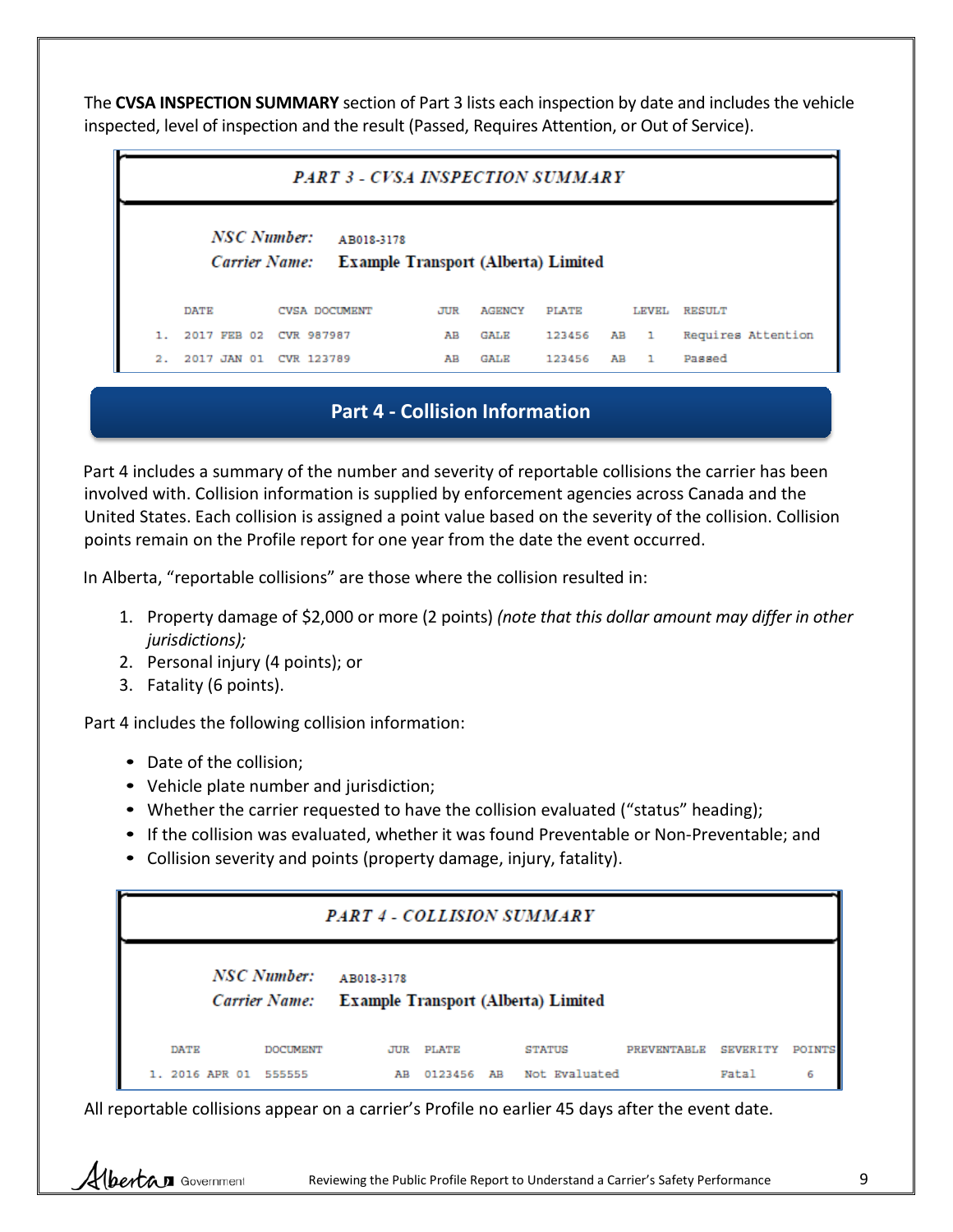#### **COLLISION EVALUATIONS**

Under the Carrier Services monitoring program, carriers may request that a collision be evaluated for "preventability". If a collision appears as **Not Evaluated** on the Carrier Profile, it does **not** imply the collision was preventable on the carrier's behalf. It just means the collision has not been evaluated for preventability under Alberta's monitoring program.

| DATE                  | <b>DOCUMENT</b> | JUR PLATE | STATUS                      | PREVENTABLE SEVERITY POINTS |               |  |
|-----------------------|-----------------|-----------|-----------------------------|-----------------------------|---------------|--|
| 1. 2016 APR 01 555555 |                 |           | AB 0123456 AB Not Evaluated |                             | <b>Vata</b> ) |  |

If a collision has been evaluated and declared **Non-Preventable,** this means that the carrier's driver did everything reasonable to avoid the collision. In this case, the collision remains on the Public Profile report, but the points associated with it are removed. A collision that is deemed Non-Preventable does not contribute to the carrier's Risk Factor score.

If a collision has been evaluated and declared **Preventable**, both the collision and the points associated with it remain on the Public Profile report. The points assigned to a collision that is deemed Preventable are used in determining the carrier's Risk Factor score.

**Note:** It is important to remember the distinction between "preventability" and "fault". A carrier's driver may be involved in a collision and deemed "not at fault", but that same collision may still be deemed "preventable" if the driver did not do everything reasonable to prevent the collision (and vice versa).

### **Part 5 - Violation Information**

Part 5 provides a summary of violations documented by enforcement agencies. Each violation is a contravention of an act or regulation, but did not necessarily result in a conviction (e.g. Traffic Violation Reports).

No points are assigned to these violations, but carriers are expected to correct or fix any identified deficiencies. These violations are not used when calculating the carrier's Risk Factor score. However, violations may be considered when reviewing a carrier's overall safety fitness rating.

The **VIOLATION ANALYSIS** section of Part 5 provides a breakdown of the identified violations into 15 categories and provides a percentage of violations in each category.

| <b>PART 5 - VIOLATION ANALYSIS</b> |                            |            |                                                                                                                                                       |  |  |  |  |
|------------------------------------|----------------------------|------------|-------------------------------------------------------------------------------------------------------------------------------------------------------|--|--|--|--|
| NSC Number:<br>Carrier Name:       |                            | AB018-3178 | <b>Example Transport (Alberta) Limited</b>                                                                                                            |  |  |  |  |
| NUMBER OF<br><b>VIOLATIONS</b>     | <b>PERCENT</b><br>OF TOTAL |            | GROUP DESCRIPTION                                                                                                                                     |  |  |  |  |
|                                    | 100.0%                     |            | Speeding<br>Stop signs/Traffic lights<br>Driver Liabilities (Licence, Insurance, Seat Belts, etc.)<br>Driving (Passing, Disobey Signs, Signals, etc.) |  |  |  |  |
| Government                         |                            |            | Reviewing the Public Profile Report to Understand a Carrier's Safety Performance                                                                      |  |  |  |  |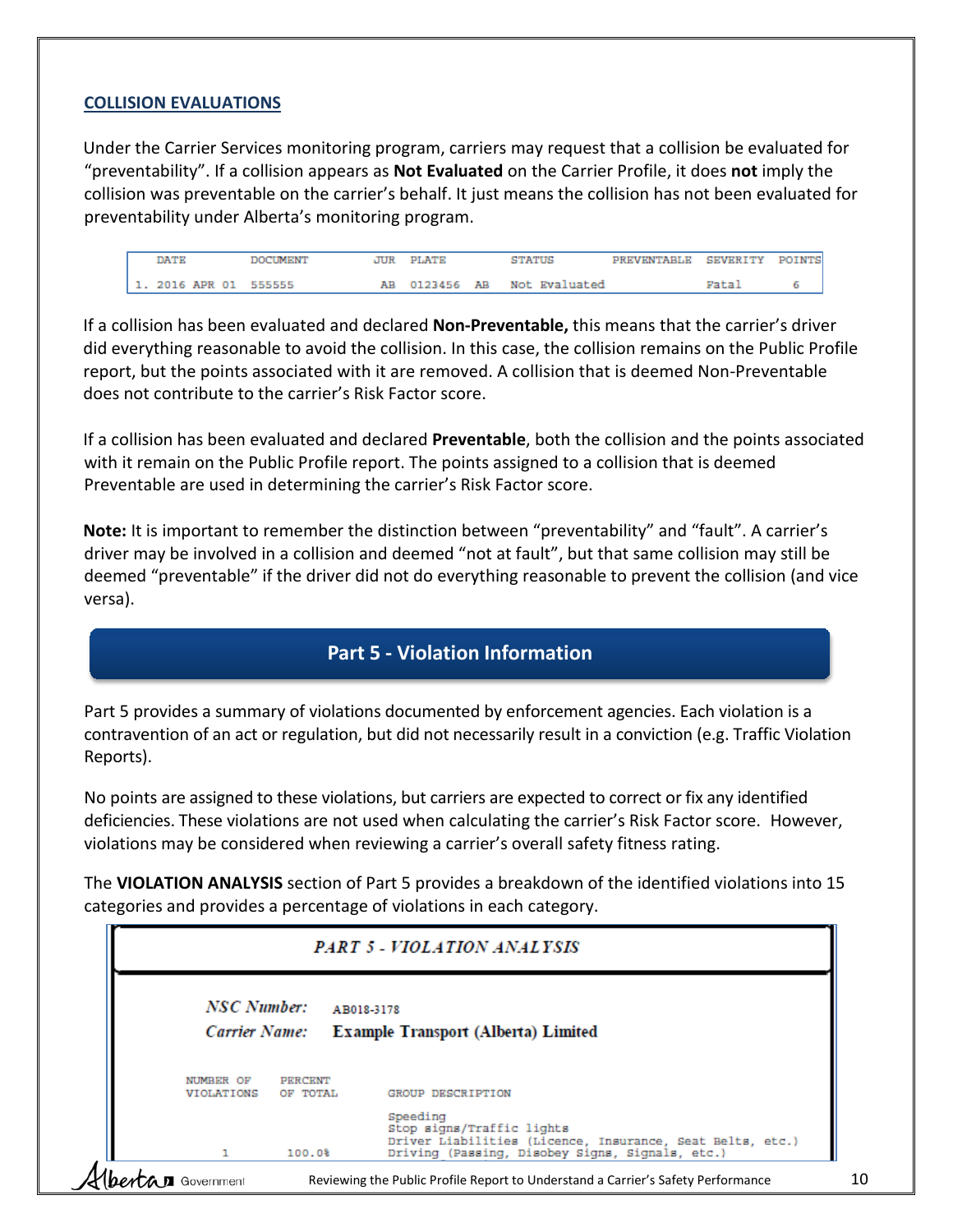The **VIOLATION SUMMARY** section of Part 5 lists more details about each violation, including the date, vehicle, and description of the violation.

| PART 5 - VIOLATION SUMMARY |                 |            |                |    |                                                   |  |  |  |
|----------------------------|-----------------|------------|----------------|----|---------------------------------------------------|--|--|--|
|                            | NSC Number:     | AB018-3178 |                |    | Carrier Name: Example Transport (Alberta) Limited |  |  |  |
| <b>DATE</b>                | <b>DOCUMENT</b> | JUR        | <b>VEHICLE</b> |    |                                                   |  |  |  |
| 2016 FEB 05                | TVR 98987       | AВ         | 123456         | AВ | FAIL TO OBEY DEVICE                               |  |  |  |

### **Part 6 - Monitoring Information**

Part 6 is valuable for looking at a carrier's safety performance over an extended period. This information is valuable in seeing an overall snapshot of a carrier's monitoring history and how that information trends and compares to other carriers of the same fleet range and type.

The **MONITORING SUMMARY** section of Part 6 breaks the carrier's monitoring information down into sections and provides a history of the carrier's:

- Average and current fleet size (including an indication of what percentage of the fleet is trucks and/or buses);
- Risk Factor score and a breakdown of convictions, inspections and collisions;
- Monitoring stage (1-4); and
- Industry averages that show the average R-Factor score for carriers of a similar fleet range and type.

| <b>PART 6 - MONITORING SUMMARY</b> |             |                         |                  |                                                                 |     |                                              |                      |  |            |                            |  |  |
|------------------------------------|-------------|-------------------------|------------------|-----------------------------------------------------------------|-----|----------------------------------------------|----------------------|--|------------|----------------------------|--|--|
|                                    | NSC Number: |                         |                  | AB018-3178<br>Carrier Name: Example Transport (Alberta) Limited |     |                                              |                      |  |            |                            |  |  |
| MONTH-END<br>DATE                  | TYPE        | <b>TRK<sup>\$</sup></b> | BUS <sup>§</sup> | <----- FLEET INFORMATION --><br><b>AVG</b>                      | CUR | $c$ --------- $R$ -FACTOR --------><br>SCORE | CONV& INSP& COLL&    |  |            | MONITORING<br><b>STAGE</b> |  |  |
| 2017 JAN                           | TRK         | 100%                    | O%               | в                                                               | 3   | 4.887                                        | 67.2%                |  | 2.2%30.6%  | 4                          |  |  |
| 2016 DEC                           | TRK         | 100%                    | o‰               | в                                                               | 3   | 5.643                                        | $58.2%$ 2.1% 39.7%   |  |            | 4                          |  |  |
| 2016 NOV                           | TRK         | 100%                    | O%               | в                                                               | з   | 5.643                                        | 58.2% 2.1% 39.7%     |  |            | 4                          |  |  |
| 2016 OCT                           | TRK         | 100%                    | O%               | в                                                               | з   | 3.855                                        | $38.7%$ $3.2%$ 58.1% |  |            | х                          |  |  |
| 2016 SEP                           | TRK         | 100%                    | 0%               | в                                                               | в   | 3.855                                        | 38.7%                |  | 3.2%58.1%  | ı                          |  |  |
| 2016 AUG                           | TRK         | 100%                    | 0%               | в                                                               | в   | 3.874                                        | 38.6%                |  | 3.6% 57.8% | з                          |  |  |
| 2016 JUL                           | TRK         | 100%                    | O%.              | в                                                               | 3.  | 3.874                                        | 38.6%                |  | 3.6%57.8%  | 2                          |  |  |
| 2016 JUN                           | TRK         | 100%                    | O%               | в                                                               | 3   | 3.874                                        | 38.6%                |  | 3.6%57.8%  | з                          |  |  |
| 2016 MAY                           | TRK         | 100%                    | 0%               | в                                                               | з   | 3.874                                        | 38.6%                |  | 3.6%57.8%  | з                          |  |  |
| 2016 APR                           | TRK         | 100%                    | 0%               | в                                                               | з   | 2.735                                        | 54.6% 4.5% 40.9%     |  |            | $\overline{\mathbf{2}}$    |  |  |
| 2016 MAR                           |             | TRK 100%                |                  |                                                                 |     | 08 3 3 1.941 61.58 0.08 38.58                |                      |  |            |                            |  |  |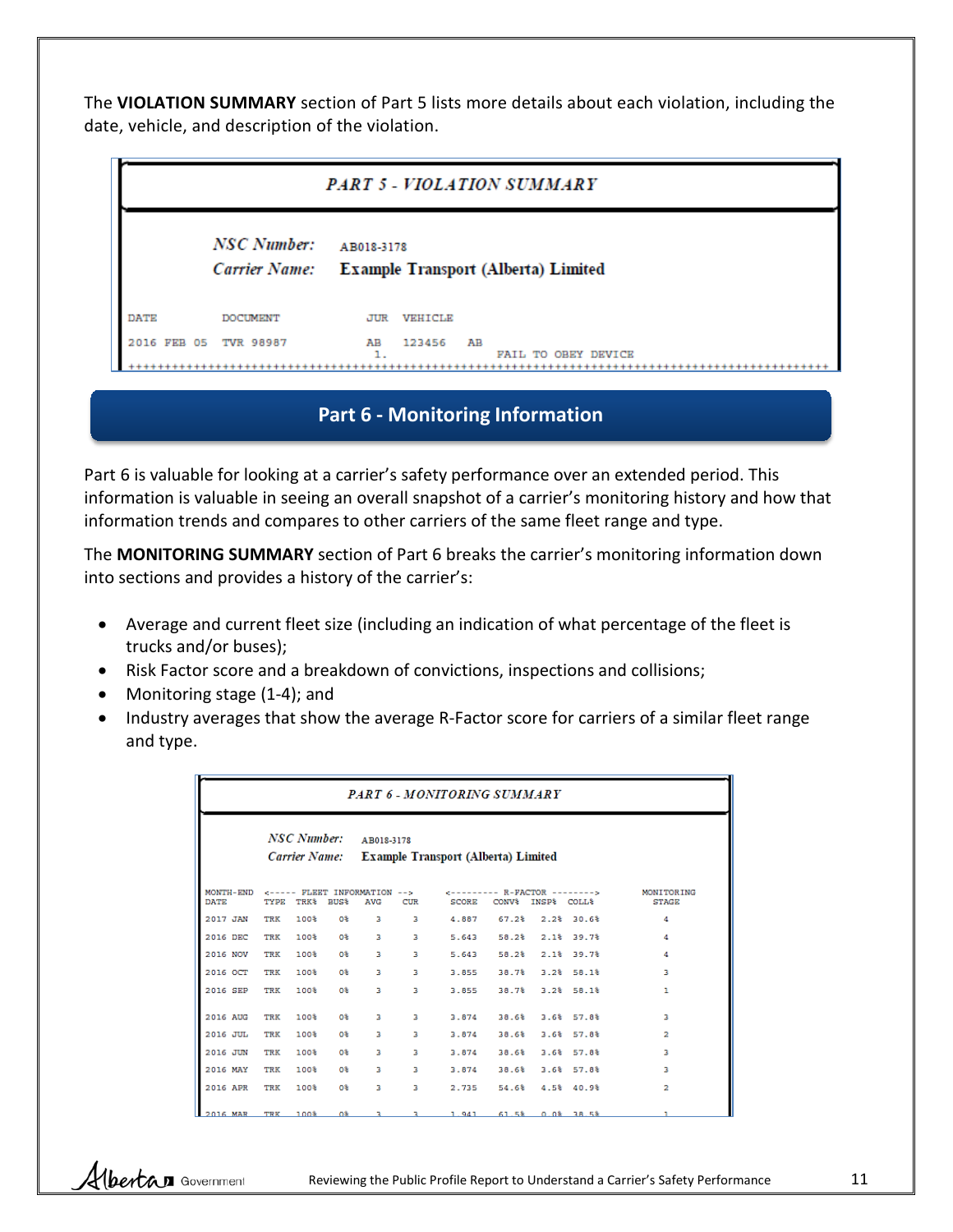Under the "Monitoring Stage R-Factor threshold for Fleet Range" heading, the Risk Factor point ranges are provided for each of the four monitoring stages for the carrier's fleet range.

```
Monitoring Stage R-Factor threshold for Fleet Range: 3
Stage 1: 1.830 - 2.464
Stage 2: 2.465 - 2.794
Stage 3:
          2.795 - 3.899
Stage 4:
          3.900 and higher
```
Additional compliance data relevant to convictions, CVSA inspections and collisions is included in the **MONITORING DETAILS** section of Part 5. The information provided in this section is not found elsewhere in the profile.

| <b>PART 6 - MONITORING DETAILS</b> |                             |                                            |                                                          |                                                                                  |            |            |                 |                               |                                        |  |  |  |
|------------------------------------|-----------------------------|--------------------------------------------|----------------------------------------------------------|----------------------------------------------------------------------------------|------------|------------|-----------------|-------------------------------|----------------------------------------|--|--|--|
|                                    |                             | <b>NSC Number:</b><br><b>Carrier Name:</b> | AB018-3178<br><b>Example Transport (Alberta) Limited</b> |                                                                                  |            |            |                 |                               |                                        |  |  |  |
| MONTH-END<br><b>DATE</b>           | <b>AVG</b><br>FLEET<br>SIZE | CONVICTIONS<br>PTS/VEH                     | INSP                                                     | c------------------ CVSA INSPECTIONS<br>TOTAL OOS DEFECTS TOTAL DEFECTS<br>/INSP | /INSP      | OOS%       | OOS/VEH         | <b>FAILURE</b><br><b>RATE</b> | ---------------> COLLISIONS<br>PTS/VEH |  |  |  |
| 2017 JAN                           | в                           | 3.66                                       | 6                                                        | 0.6                                                                              | 3.5        | 50%        | 1.00            | 0.500                         | 2.66                                   |  |  |  |
| 2016 DEC                           | в                           | 3.66                                       | 6                                                        | 0.6                                                                              | 3.6        | 50%        | 1.00            | 0.542                         | 4.00                                   |  |  |  |
| 2016 NOV                           | $\overline{3}$              | 3.66                                       | 6                                                        | 0.6                                                                              | 3.6        | 50% -      | 1.00            | 0.542                         | 4.00                                   |  |  |  |
| 2016 OCT                           | в                           | 1.66                                       | 4                                                        | 0.5                                                                              | 5.0        | 50%        | 0.66            | 0.563                         | 4.00                                   |  |  |  |
| 2016 SEP                           | 3                           | 1.66                                       | 4                                                        | 0.5                                                                              | 5.0        | 50%        | 0.66            | 0.563                         | 4.00                                   |  |  |  |
| 2016 AUG                           | 3                           | 1.66                                       | 5                                                        | 1.6                                                                              | 6.2        | 60%        | 1,00            | 0.650                         | 4.00                                   |  |  |  |
| 2016 JUL                           | 3                           | 1.66                                       | 5                                                        | 1.6                                                                              | 6.2        | 60%        | 1.00            | 0.650                         | 4.00                                   |  |  |  |
| 2016 JUN<br>2016 MAY               | 3<br>в                      | 1.66<br>1.66                               | 5<br>5                                                   | 1.6<br>1.6                                                                       | 6.2<br>6.2 | 60%<br>60% | 1.00<br>1.00    | 0.650<br>0.650                | 4.00<br>4.00                           |  |  |  |
| 2016 APR                           | в                           | 1.66                                       | 4                                                        | 1.7                                                                              | 3.2        |            | 50% (1)<br>0.66 | 0.563                         | 2.00                                   |  |  |  |
| 2016 MAR                           | 3                           | 1.33                                       | $\overline{a}$                                           | 2.0                                                                              | 4.0        | 33%        | 0.33            | 0.000                         | 1.33                                   |  |  |  |
| 2016 FEB                           | 3                           | 0.33                                       | $\overline{2}$                                           | 0.0                                                                              | 0.5        | O%         |                 | 0.000                         | 1.33                                   |  |  |  |
|                                    |                             |                                            |                                                          |                                                                                  |            |            |                 |                               |                                        |  |  |  |
| Industry                           |                             |                                            |                                                          |                                                                                  |            |            |                 |                               |                                        |  |  |  |
| Average:                           |                             | 1.22                                       |                                                          | 0.6                                                                              | 3.5        |            | 0.33            | 0.166                         | 0.88                                   |  |  |  |

The column headings in Part 6 display the following information:

- 1. **AVG FLEET SIZE** Average fleet size of NSC vehicles over a 24-month period.
- 2. **CONVICTIONS PTS/VEH** Conviction points per NSC vehicle using the 24-month average. This will be blank if there are no points.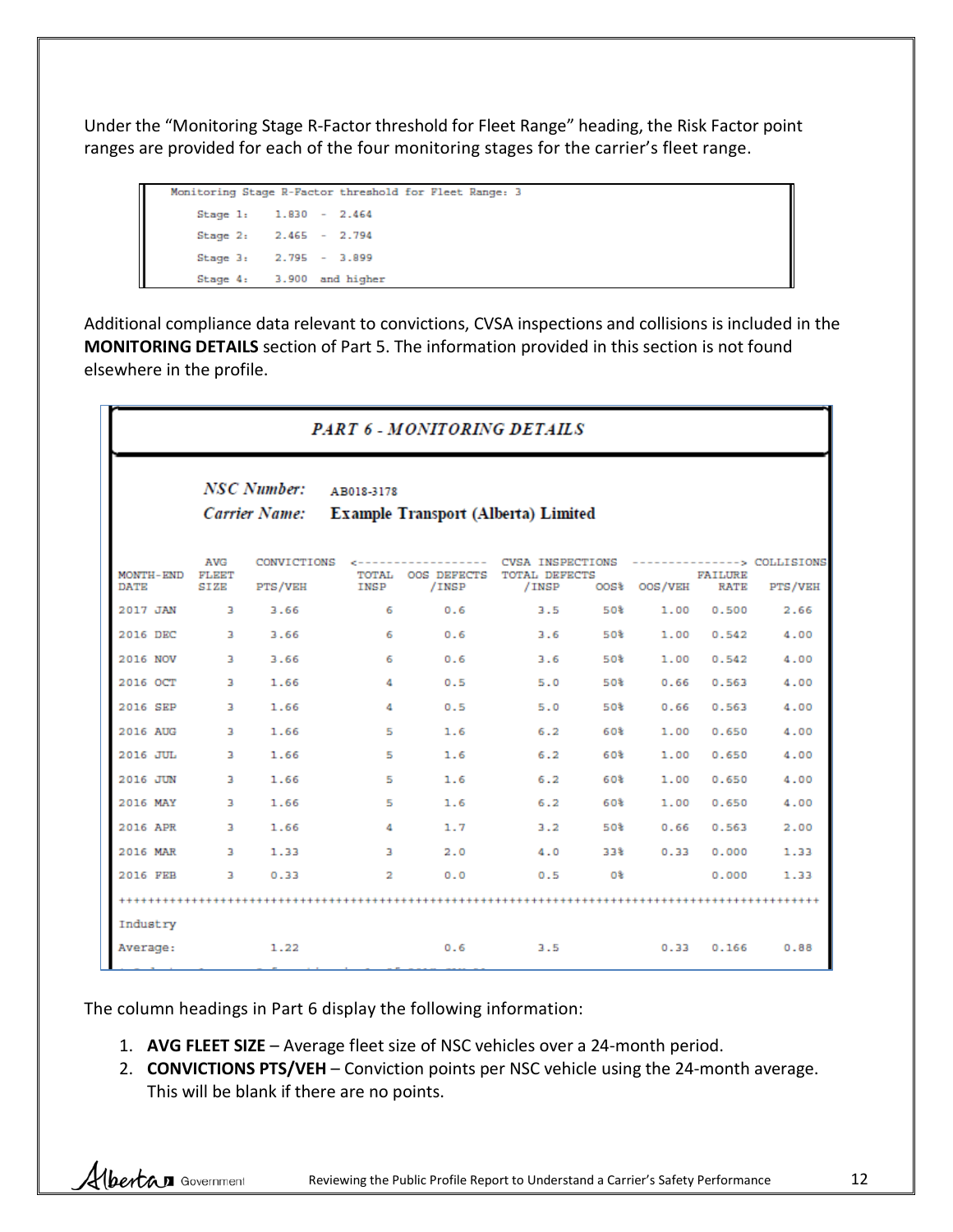#### 3. **CVSA INSPECTIONS**

- TOTAL INSP number of CVSA inspections in the last 12 months. This will be blank if there are no inspections.
- OOS DEFECTS/INSP The number of Out of Service defects per inspection identified over a 12-month period. This will be blank if there are no defects.
- TOTAL DEFECTS/INSP The total number of defects found per inspection (includes out of service and requires attention defects). This will be blank if there are no inspections.
- OOS% Out of Service inspection rate for level 1-5 inspections (based on 12 month period). The Out of Service inspection rate is calculated by dividing the number of Out of Service inspections by the total number of inspections.
- OOS/VEH Number of Out of Service inspections per NSC vehicle based on average NSC fleet size.
- FAILURE RATE [number of Out of Service inspections + (0.25 x the number of Required Attention inspections) + (0.0 x the number of passed inspections)] divided by total number of all inspections. The failure rate will be 0 if the carrier has not had the minimum number of inspections, based on their average fleet size.
- 4. **COLLISIONS PTS/VEH** Number of collision points (2, 4, or 6) per NSC vehicle. Based on carrier's average NSC fleet size.

Hbertan Government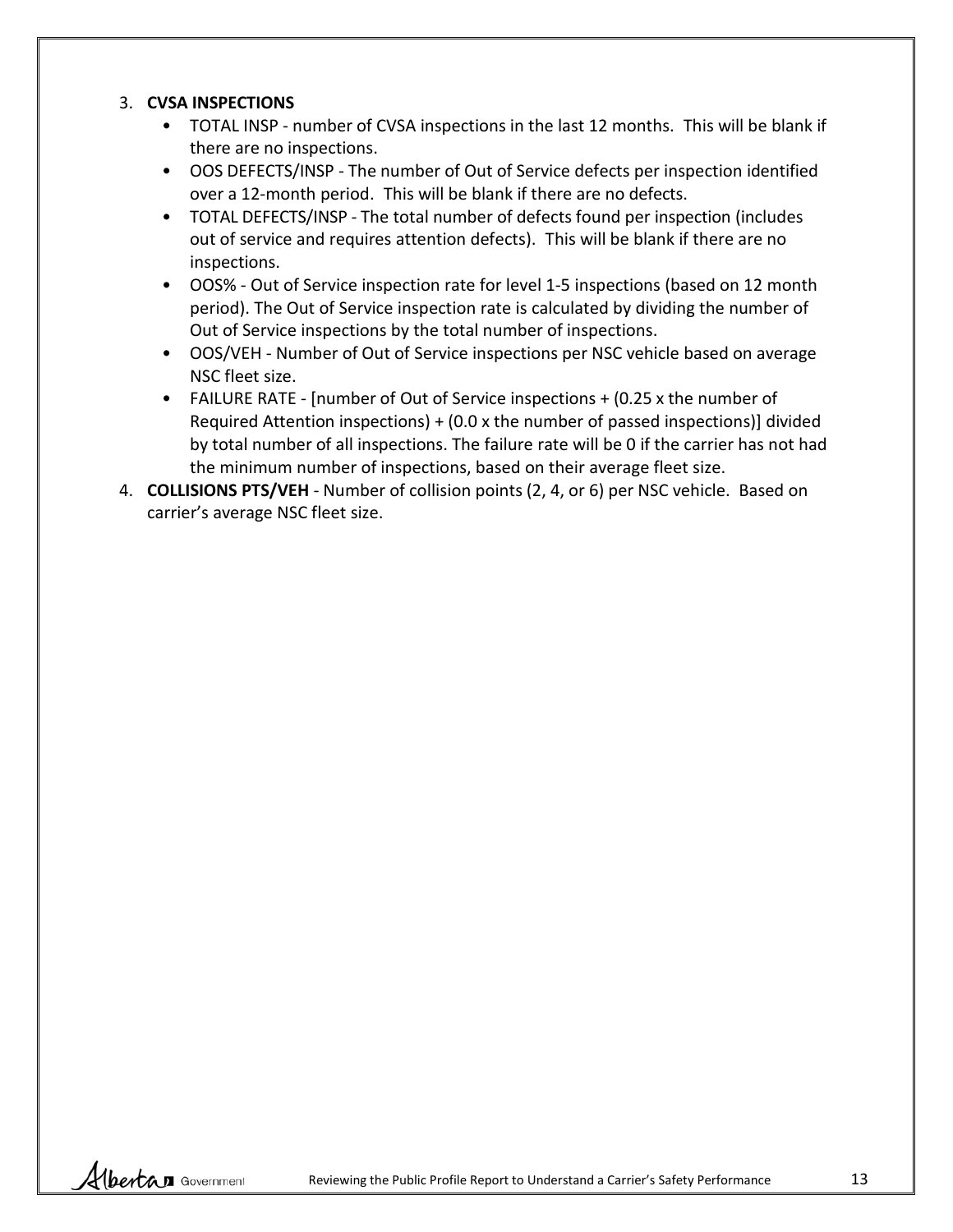# <span id="page-13-0"></span>SECTION 3: EVALUATING PROFILE INFORMATION



When assessing which carrier you might want to do business with, it is strongly recommended that you request a Public Profile report. In doing so, you may practice due diligence and review the carrier's Profile to ensure they have an acceptable safety record.

When reviewing the information found in a Public Profile report:

1. **Always take the carrier's fleet size into consideration during your evaluation.** A handful of violations for a carrier with 100 or more vehicles may not necessarily indicate that the carrier is unsafe. Even the most diligent carriers may have some convictions, violations, and Out-of-Service inspections on their Profile report.



- 2. Look at the big picture: review all six sections of the Public Profile as a whole and do not only rely on one section. Each part of the report provides a snapshot of just one area of safety and compliance.
- 3. Look at the nature of the violations on the Public Profile report. If there's an unreasonable amount of violations related to speeding or unsafe passing, those are indications that the carrier may not be ensuring their drivers are operating safely.
- 4. Consider the severity of violations on the Public Profile report before making a determination of the carrier's safety performance (e.g. speeding and unsafe passing violations might be more indicative of a carrier's performance than a few equipment violations).
- 5. Watch for repeated violations in Parts 2, 3 and 5. For example, if you plan to hire a carrier for heavy haul operations and they have a history of weight and dimension violations, you may want to reconsider your options.
- 6. Treat any stage of monitoring as a red flag, as it is unacceptable to be on any stage of monitoring. A carrier that appears on monitoring has been identified as having safety and compliance issues, and poses a risk to public safety. These compliance issues may be identified

Albertan Government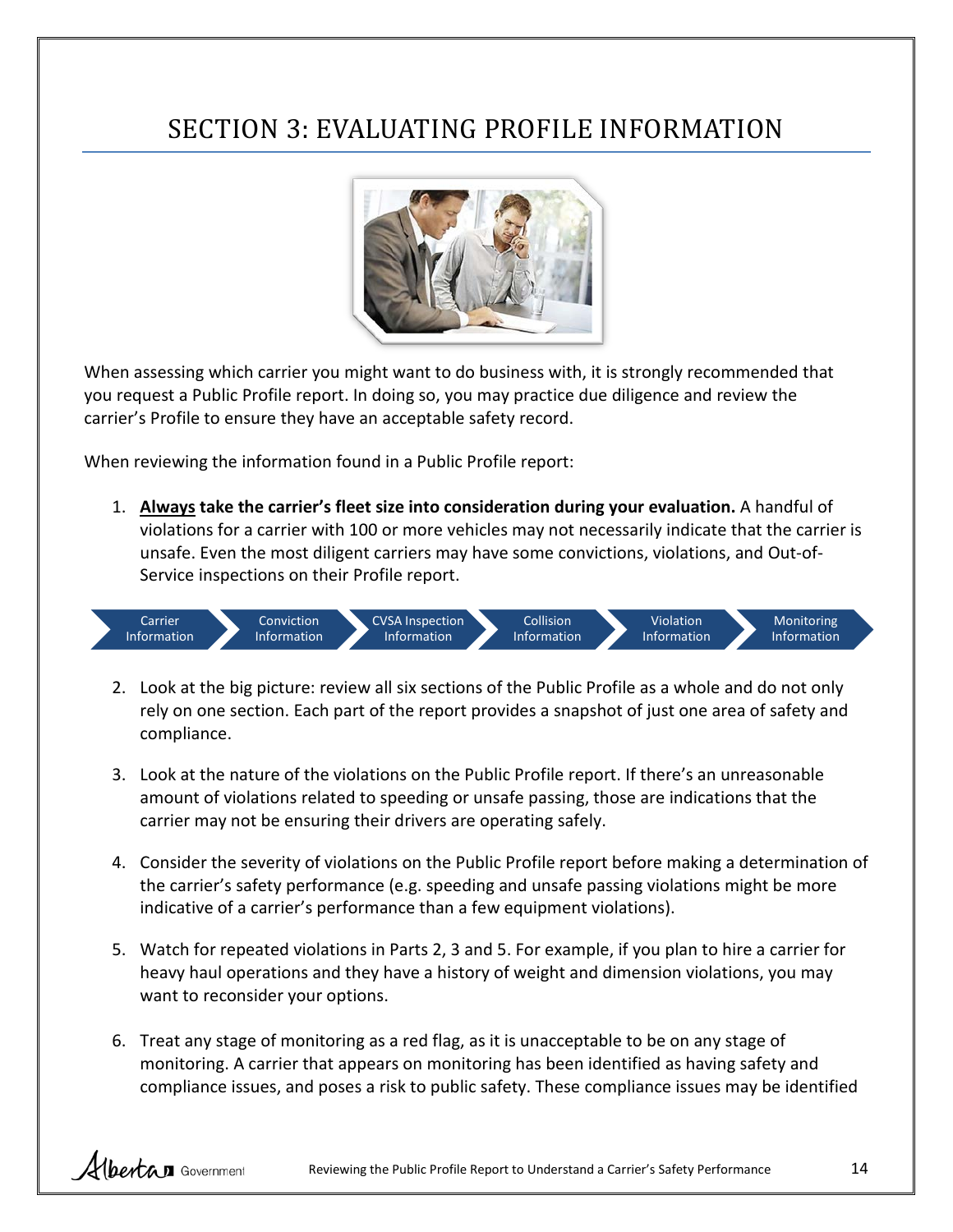in the other parts of the Public Profile report.

- 7. Consider the number of collisions on a Public Profile as this might indicate unsafe practices and on-road performance issues. In a review of the number of collisions, however, be sure to consider the Preventability. If collisions appear as "Not Evaluated" on the Public Profile, this does not necessarily imply they were preventable on the carrier's behalf. It just means the collision has not been evaluated for preventability under Alberta's monitoring program.
- 8. Consider the carrier's current Safety Fitness Rating (refer to ratings on page 5). If the carrier holds an "Excellent" or "Satisfactory" rating, it means they have demonstrated carrier safety and compliance; which could support hiring practices and decisions.
- 9. If the carrier holds an "Unsatisfactory" Safety Fitness Rating, they are not legally permitted to operate their National Safety Code vehicles. This rating indicates the carrier has a history of non-compliance and poses an unacceptable risk to the motoring public.
- 10. Confirm the carrier has the correct Operating Status for the job that needs to be completed. If they need to complete a job outside of Alberta, the carrier is required to hold a "Federal" Operating Status.
- 11. Review Part 6 of the Profile and compare the carrier's history to the industry averages. For example, if the carrier's Risk Factor score is significantly higher than the average score for carriers of a similar fleet range and type, this may indicate they are not as safe as other carriers.
- 12. When reviewing CVSA inspection results, consider the number of Out of Service (OOS) and Requires Attention (RAT) inspections per vehicle.
- 13. If you work with a carrier regularly, it is recommended that you request and review their Public Profile report at least annually.

By reviewing a carrier's Public Profile report, you may gain a better understanding of their overall safety performance and get an insight into the company's attitude toward safe transportation. In having this understanding, you may more effectively practice due diligence by not working with a carrier that has a history of unacceptable safety and compliance issues.